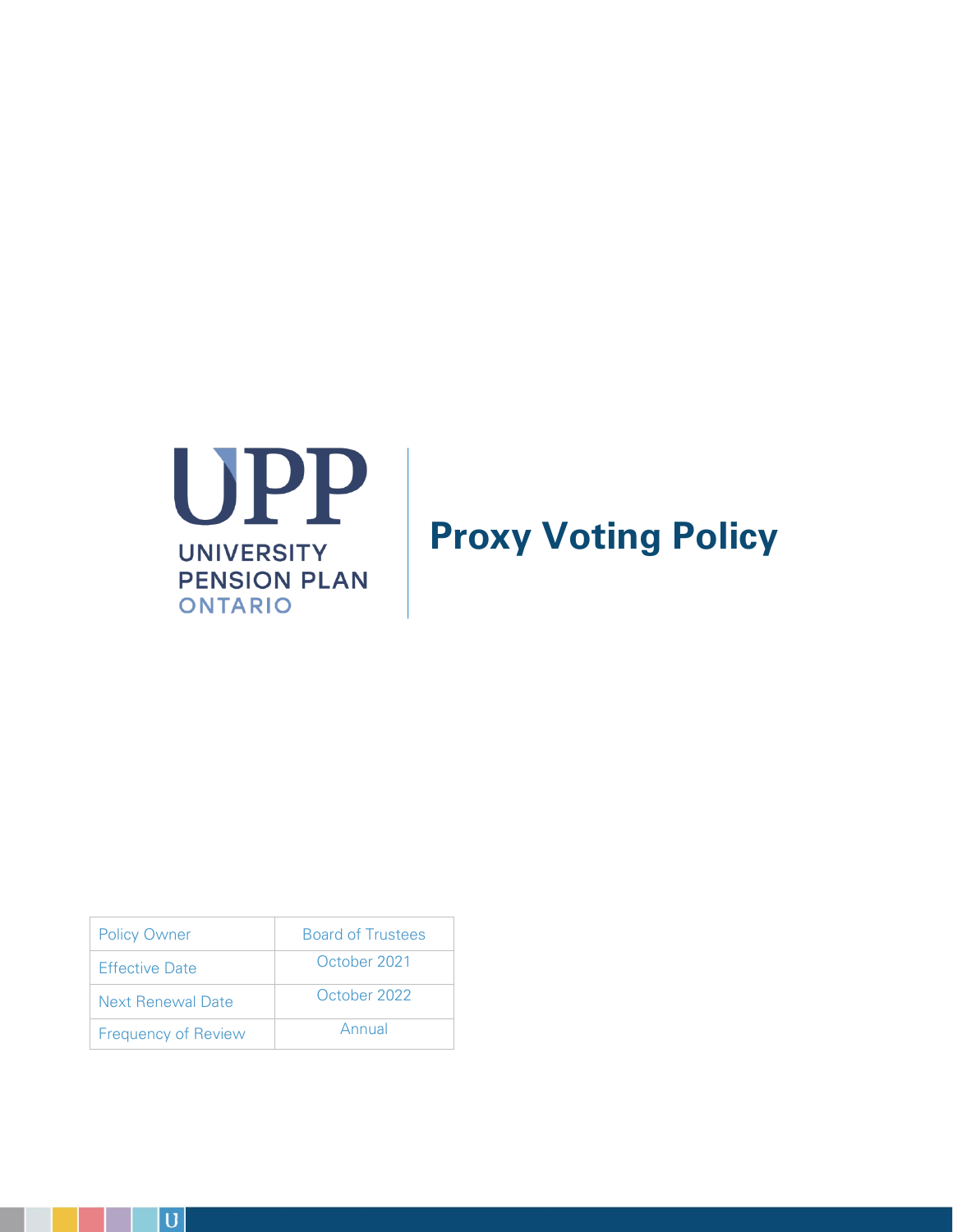# Proxy Voting Policy

# 1. Introduction and purpose

The University Pension Plan Ontario ("UPP") serves pension plan members and retirees of its sponsor universities. Informed by research and evidence, we believe that responsible investment ("RI") supports risk management, value creation, and a duty to be active owners and consider stakeholder interests and investment impacts. As stated in our [Responsible Investment Policy,](https://myupp.ca/wp-content/uploads/2021/07/UPP_SIPP.pdf) UPP seeks to embed responsible investment practices throughout our investment management activities. Stewardship<sup>1</sup> is an important aspect of UPP's approach to responsible investment as it allows us to support long-term value creation for our beneficiaries through the encouragement of a culture of sustainability among investee companies and external investment managers, and the promotion of fair, efficient, and transparent financial market practices.

The purpose of this Proxy Voting Policy is to outline UPP's approach towards exercising our voting rights and responsibilities, and to articulate our environmental, social and governance ("ESG") oversight expectations and related voting positions. This Policy supports our commitment to align the interests of issuers with those of our plan members as we support the election of capable board directors and shareholder proposals that we believe will reinforce risk management and long-term value creation.

# 1.1. The Importance of Good Corporate Governance

Corporate governance refers to the structures and processes by which companies are managed and controlled, and defines the relationship among those who direct and manage companies and those who invest in them<sup>2</sup>. We believe that maintaining good corporate governance is critical to the longterm success of the companies UPP invests in as it supports the effective oversight and management of companies' strategies, risk management processes and finances.

For publicly traded companies, there are three primary participants in the corporate governance process: investors, boards of directors and management. Good practices rely on an effective division of responsibilities between these parties supported by transparency and accountability at all levels. In most jurisdictions around the world, shareholders elect the board of directors and have the right to vote on select other matters. Boards of directors (or their equivalent) are responsible for appointing management, overseeing the business strategy and safeguarding the companies' duty to their investors and other stakeholders. Management's role is to develop and implement the business strategy approved by the board and run the day-to-day operations of the company. As shareholders, we play an important role in the election of boards of directors with the adequate set of skills,

<sup>1</sup> Stewardship is investors' use of influence to mitigate risk or derive long-term value, including the value of common economic, social, and environmental assets on which returns, and beneficiary interests, depend (also referred to as "active ownership").

<sup>&</sup>lt;sup>2</sup> Shareholder Association for Research and Education, Corporate Governance. <https://share.ca/issues/corporate-governance/>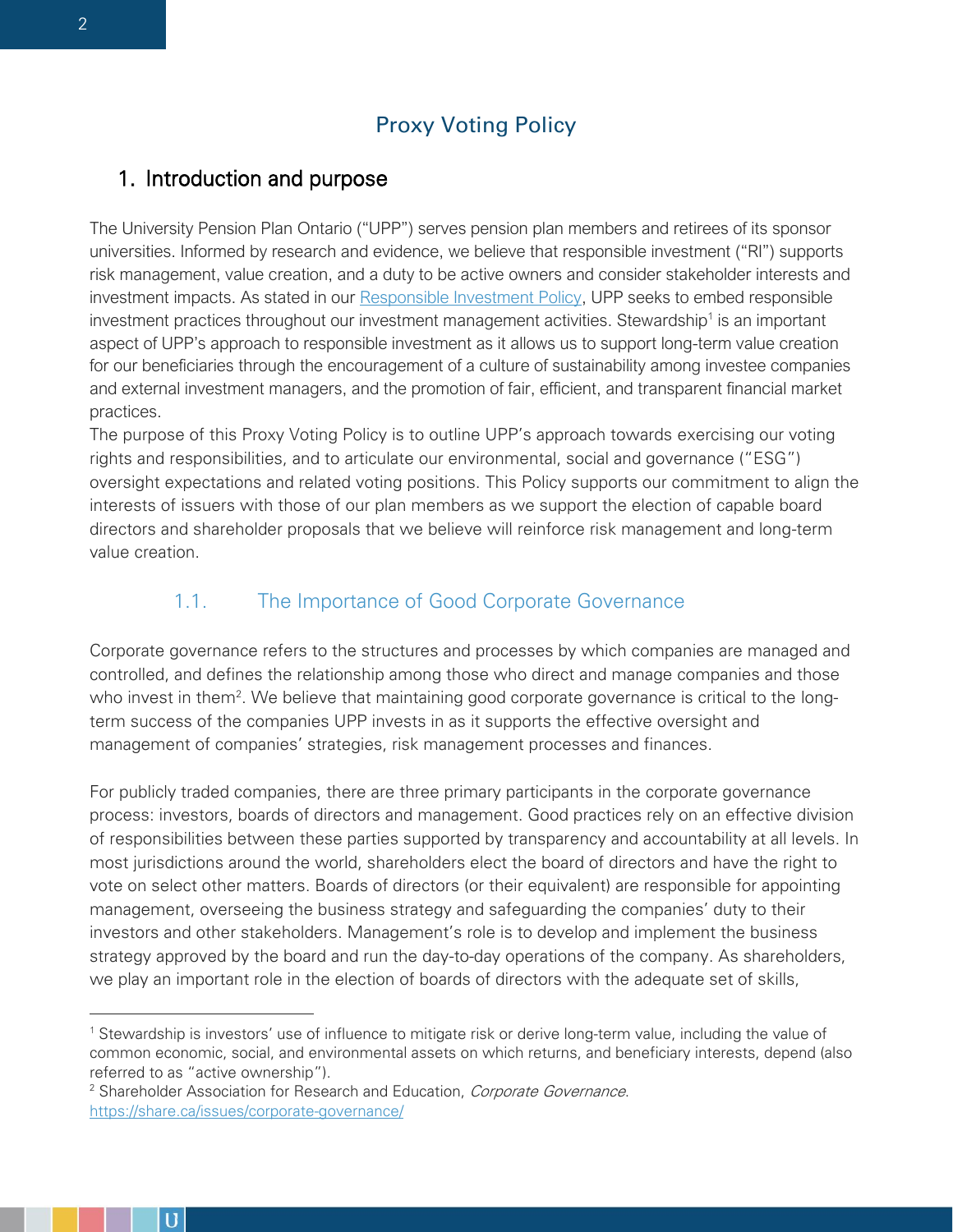experience, and diversity of backgrounds and perspectives. Through our voting, we also signal our support or disagreement with board direction and corporate strategy, company practices or decisions made.

We also consider the best practices and recommendations outlined by the following investor coalitions<sup>3</sup>:

- [30% Club](https://30percentclub.org/)
- Ca[nadian Coalition for Good Governance \("CCGG"\)](https://ccgg.ca/)
- [International Corporate Governance Network \("ICGN"\)](https://www.icgn.org/)

# 2. Scope

This Proxy Voting Policy applies to all UPP public equity holdings where we have the authority to direct voting rights (including for example, externally managed assets held in segregated mandates).

For public equity assets where UPP does not have proxy voting authority (for example, externally managed assets held in commingled or pooled mandates), votes are cast according to the investment managers' proxy voting policy. We share this Proxy Voting Policy with our investment managers to communicate our preferences on proxy voting issues. We also consider investment managers' proxy voting approaches and record in selection, appointment, and renewal of investment manager mandates.

UPP may obtain economic exposure to public equities through participation in strategies that do not grant voting rights, such as the use of derivatives. UPP prefers not to engage in equity securities lending when it can undermine stewardship activities including proxy voting.

In the case of a company having one or more shareholders that together own a significant amount of the company, we may exercise some flexibility in our preference for some of the governance practices outlined below in accordance with the proportion of the company they own.

# 3. Approach

# 3.1 Proxy Voting Approach

UPP conducts its proxy voting activities using an external service provider that votes UPP's ballots according to our voting decisions. Our votes are guided first by the positions stated in this policy and second, for issues not specifically articulated in this policy, our votes are guided by our responsible investing beliefs, applicable industry standards, and recommendations from the external service provider.

<sup>&</sup>lt;sup>3</sup> To learn more about our participation in industry networks and initiatives, please visit [https://myupp.ca/.](https://myupp.ca/investments/responsible-investment/#3930ea1df033686b2)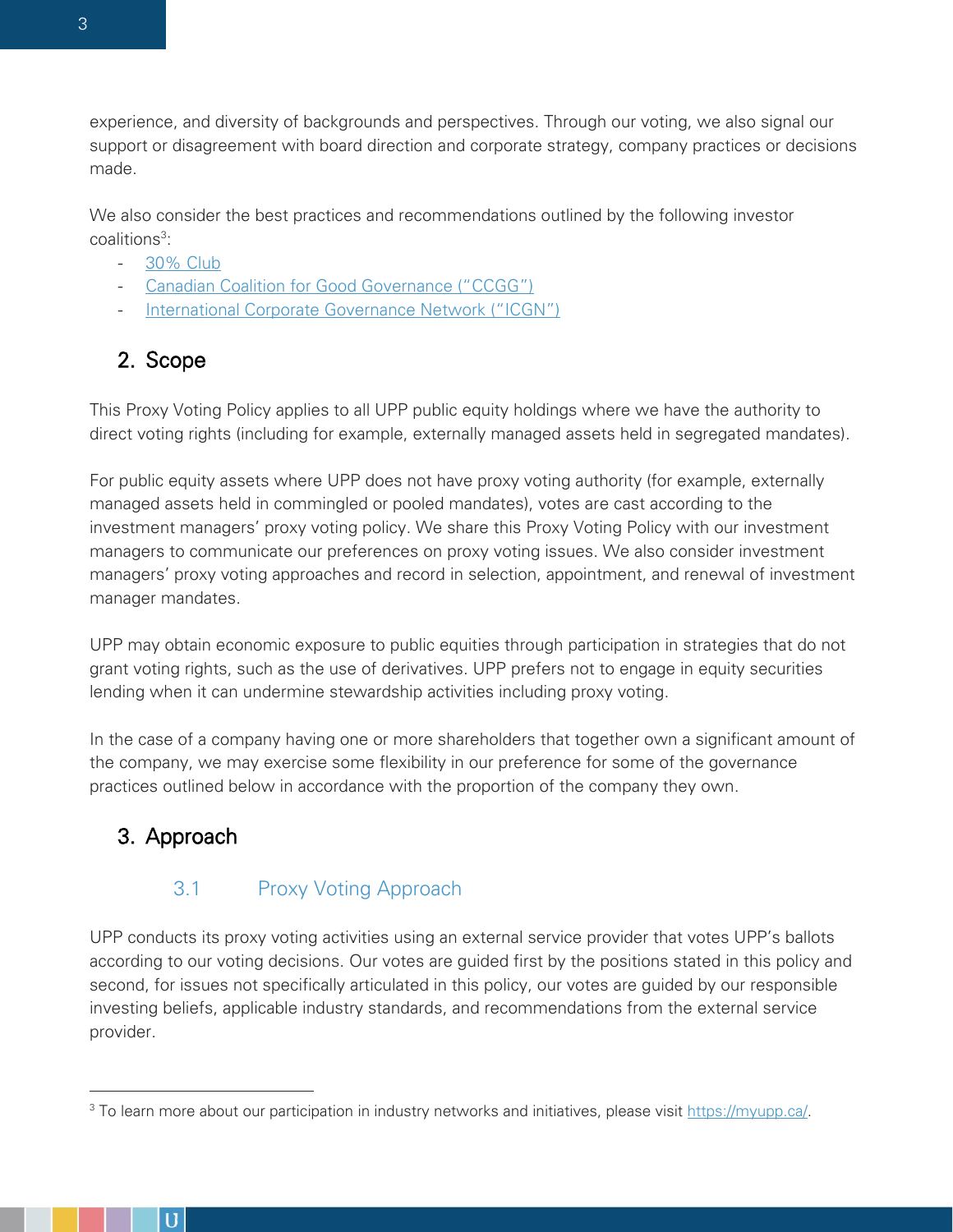We aim to vote all the ballots we receive for which we have voting rights, while recognizing that doing so may be challenging in certain markets due to administrative and procedural barriers. Our Responsible Investing team maintains active oversight of our proxy voting activities to monitor our external service provider's voting recommendations and execution.

# 3.2 Transparency and Reporting

We will publicly disclose our proxy voting activity at least annually, including the rationale for all votes against board or management recommendations, votes on shareholder resolutions and votes not in line with this Policy. We believe this is an important part of being accountable to our values as an organization and our members.

# 4. Proxy Voting Positions

# 4.1 Shareholder Rights

Upholding shareholder democracy is an important priority for UPP. We believe that shareholders should be able to participate in the key decisions that are likely to impact shareholder value and should have access to full, accurate and timely information about the company to support informed voting decisions. Companies should enable shareholders to participate in annual and special meetings, and should be transparent in disclosing the voting results, while protecting the anonymity of individual shareholders.

Shareholders should also have a say in decisions that would significantly alter the nature of the company, such as mergers, acquisitions and takeovers. The adoption of takeover protection measures, including shareholder rights plans, should receive shareholder approval and be designed to support their interest rather than that of the board or management.

UPP's proxy voting positions on issues related to shareholder rights are:

# Dual class share structures

4.1.1. Support proposals that align with the principle of one-share, one-vote.

# Shareholder rights plans

- 4.1.2. Support proposals requiring shareholder rights plans be approved by shareholders.
- 4.1.3. Do not support the re-election of the members of the governance committee if the company implemented or altered a shareholder rights plan not in the interest of shareholders without shareholder consent.

# 4.2 Board of Directors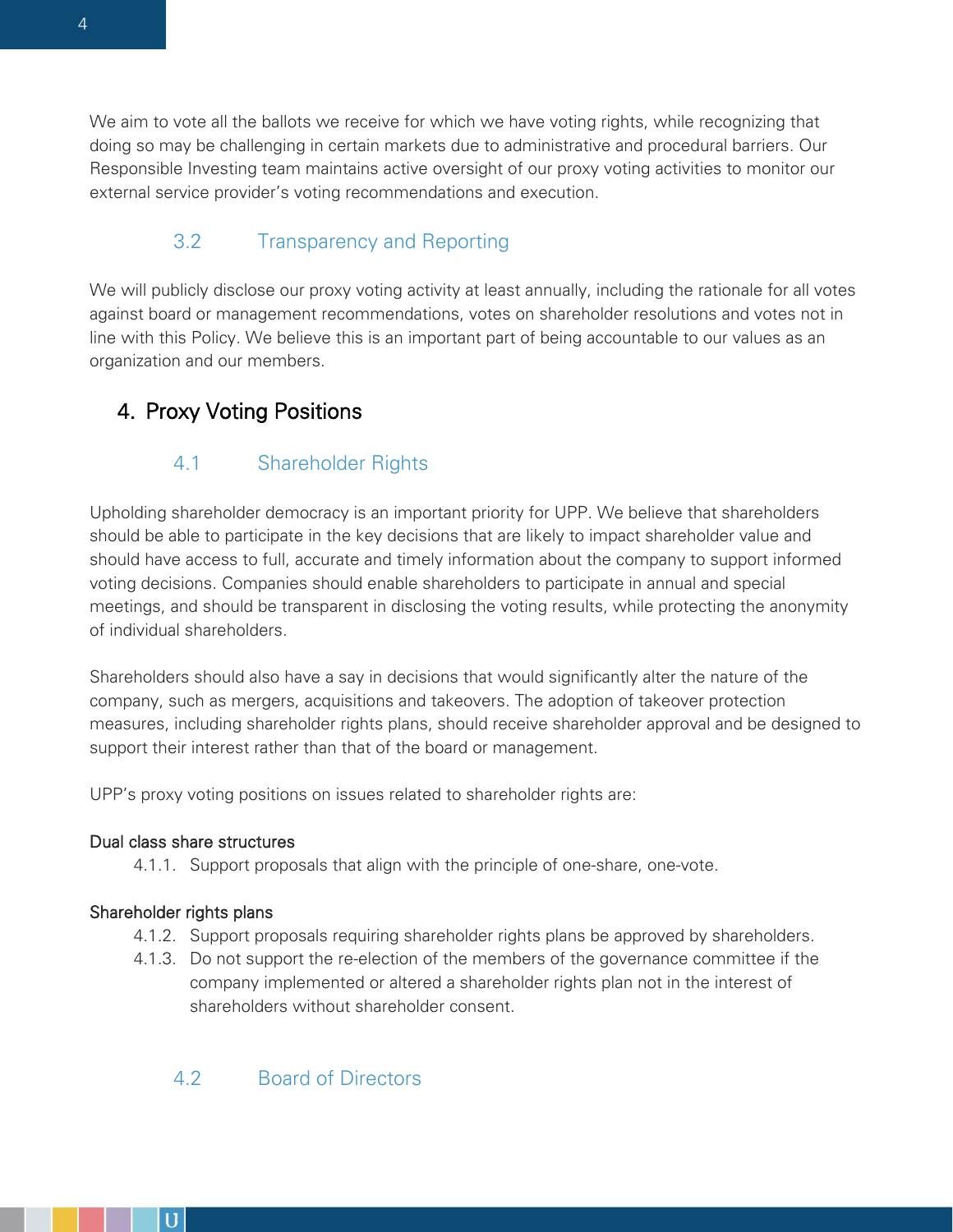Shareholders of public companies elect directors to oversee the business and affairs of the companies in which the shareholders are invested, including its business strategy, risk management processes, assessment of management performance and compensation and appointment of external auditors. Directors have a fiduciary duty to act in the best interests of the corporation and are responsible for shepherding companies to foster long-term value creation in line with the interests of their investors and other relevant stakeholders.

We believe that boards should be composed of directors able to devote sufficient time to their role and who are predominantly independent of management. An independent director:

- Does not have, and has not recently had, a material relationship with the company<sup>3</sup>
- Does not materially benefit financially from their relationship with the company<sup>4</sup>, except for director fees and share ownership
- Has served at the board for less than 12 years

Maintaining the overall independence of boards is important so that they can exercise authority over the recommendations of management and impartially evaluate company and management performance.

While the quality of individual directors is paramount, we also expect boards as a whole to be diverse. A high-performance board is one comprised of directors with a wide variety of experiences, views and backgrounds which, to the extent practicable, reflects the gender, ethnic, cultural and other personal characteristics of the communities in which the corporations operate and sells its goods or services<sup>2</sup>. Board directors, individually and as a board, should possess the relevant skills, capacity, as well as diversity of experience and background to successfully guide the company. Boards require many different skill sets to effectively perform their oversight duties, including expertise in the company's industry, financial statements and accounting, risk management, legal and compliance and knowledge of ESG issues. We encourage companies to adopt and disclose a board skill matrix to provide information about the relevant experience and expertise of directors and nominees.

UPP's proxy voting positions on issues related to boards of directors are:

### Separation of board chair and CEO roles

4.2.1. Support proposals requiring the next board chair to be an independent director.

# Director commitments

4.2.2. Do not support the election of a public company executive or chair nominee if they serve on more than one outside company board.

<sup>&</sup>lt;sup>4</sup> Canadian Coalition for Good Governance, *Building High Performance Boards*, pg. 7 (2013). <https://ccgg.ca/download/4001/>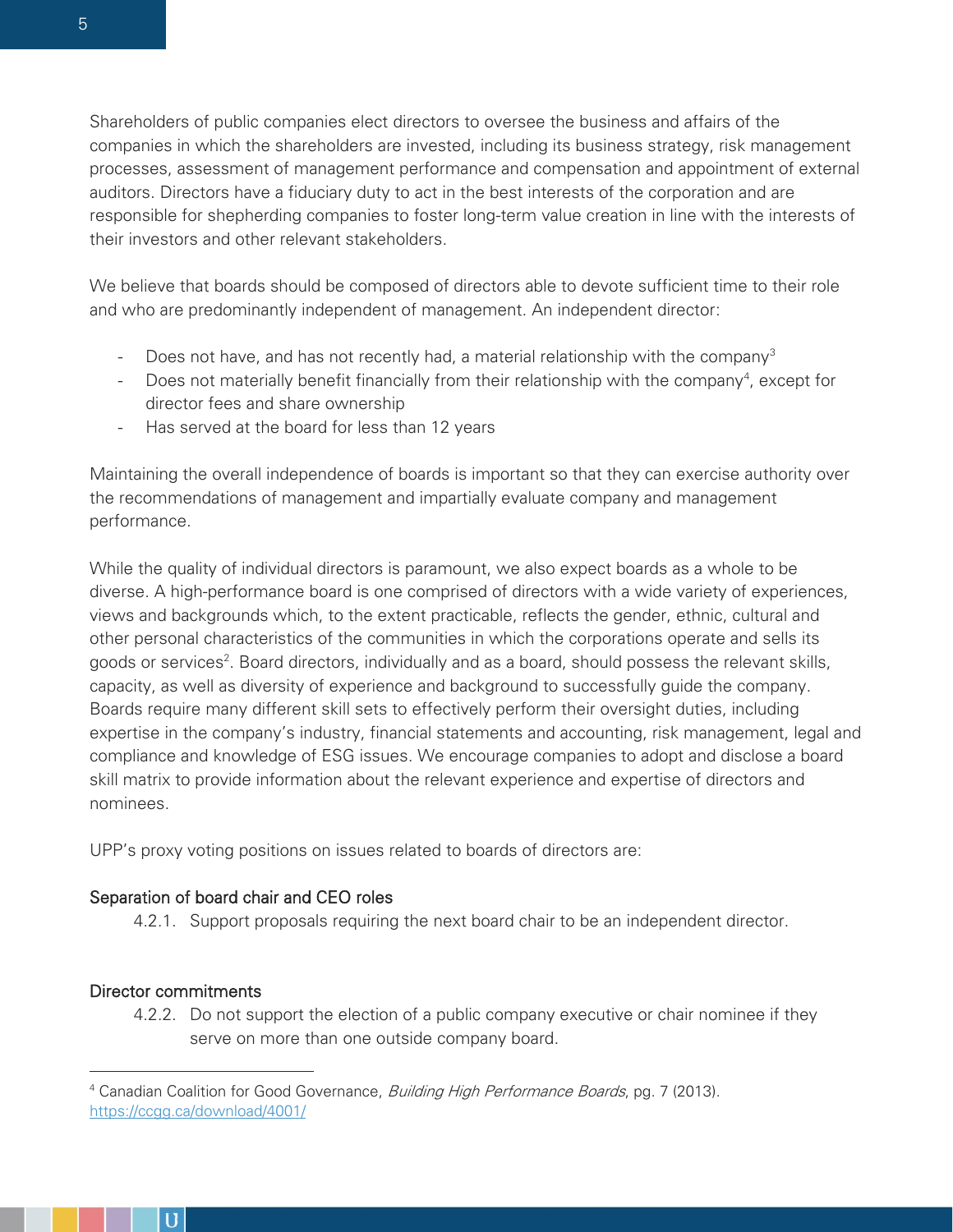4.2.3. Do not support the election of other director nominees if they serve on more than five public company boards.

#### Director tenure

4.2.4. On a case-by-case basis, do not support the re-election of the chair of the nominating committee if the average tenure of the board exceeds 12 years and there is no clear process to enable board refreshment.

#### Director accountability for environmental and social issues oversight

- 4.2.5. Do not support the re-election of director nominees individually, on a committee, or potentially the entire board if there were material failures of governance or oversight related to environmental and/or social issues.
- 4.2.6. For companies with material climate-risk exposure, do not support the re-election of nominees individually, on a committee, or potentially the entire board if there appears to be inadequate oversight of climate change.

#### Board diversity

- 4.2.7. Do not support the election of the chair of the nominating committee if the board does not have at least three women and three men (or if women and men each have less than 30% representation) or there is no board gender diversity policy or statement with targets at least as ambitious as the thresholds above.
- 4.2.8. Do not support the election of the chair of the nominating committee if the board does not disclose aggregate information, as self-identified by the directors, regarding gender identity, sexual orientation and the representation of other traditionally underrepresented groups (including, but not limited to, Indigenous peoples, Black peoples, members of visible minorities and persons with disabilities).
- 4.2.9. On a case-by-case basis, do not support the election of the chair of the nominating committee if the board does not have at least one board member from a traditionally under-represented group and there is no board diversity policy or statement with timebound targets to increase the representation of traditionally under-represented groups.

#### Majority voting

- 4.2.10. Support proposals to adopt a majority vote standard for the election of nominees.
- 4.2.11. Do not support the re-election of a nominee that did not win a majority of shareholders' votes the prior year but remained on the board.

#### Proxy access

4.2.12. Support proxy access proposals and fair representation on proxy materials (shareholder(s) should hold a minimum 3% of outstanding shares and should be eligible to elect up to 25% of the board).

D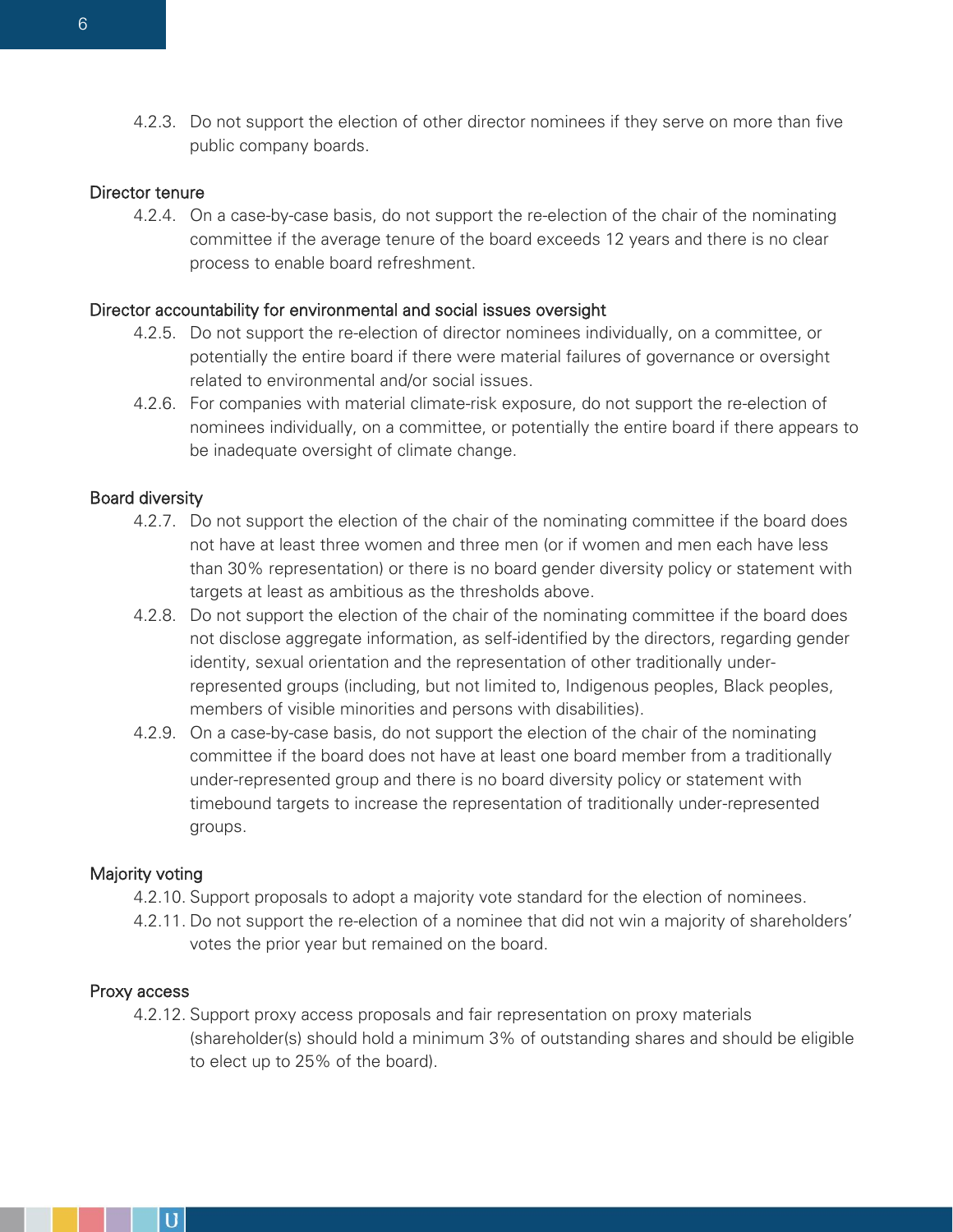#### Board and key committee independence

- 4.2.13. Do not support the election of non-independent nominees (except for the CEO) if the board is less than two-thirds independent.
- 4.2.14. On a case-by-case basis, do not support the re-election of chair of the nominating Committee if the board is less than two-thirds independent.
- 4.2.15. Do not support the election of non-independent nominees who sit on key committees (audit, nominating, compensation).
- 4.2.16. On a case-by-case basis, do not support the re-election of chair of the nominating committee if the key committees (audit, nominating, compensation) are not entirely independent.

#### 4.3 Audit

The auditing of financial reporting provides investors with assurance of the accuracy and comparability of information related to company performance and supports fair, efficient and transparent markets. Boards of directors and / or the audit committees have the responsibility to review and approve financial disclosures and appoint external auditors to certify the accuracy of these statements. The legitimacy of companies' audit process is critical to maintaining public reputation and investor confidence. We believe that companies should take appropriate steps to ensure the effectiveness and independence of their audit processes.

UPP's proxy voting positions on issues related to audit are:

#### Auditor independence

- 4.3.1. Do not support the reappointment of an audit firm if they or the engagement partner have served for an extended period of time.
- 4.3.2. Do not support the reappointment of the audit firm if they have been involved in a recent material failure of duties.
- 4.3.3. Do not support the reappointment of audit firm if they derive more than 25% of their fees from non-audit activities.

# 4.4 Compensation

Compensation should target a level sufficient to attract, retain and motivate talented individuals to participate in the oversight and management of the company. Compensation should not become excessive to the detriment of investor interests or the achievement of a just, sustainable society and economy.

UPP supports the view that there should be a link between executive compensation and performance, as measured by the ability of the organization to generate sustainable, long-term value without taking excessive risks. We encourage companies to incorporate a holistic review of compensation, incorporating performance on material financial and non-financial metrics, such as those related to environmental and social issues.

D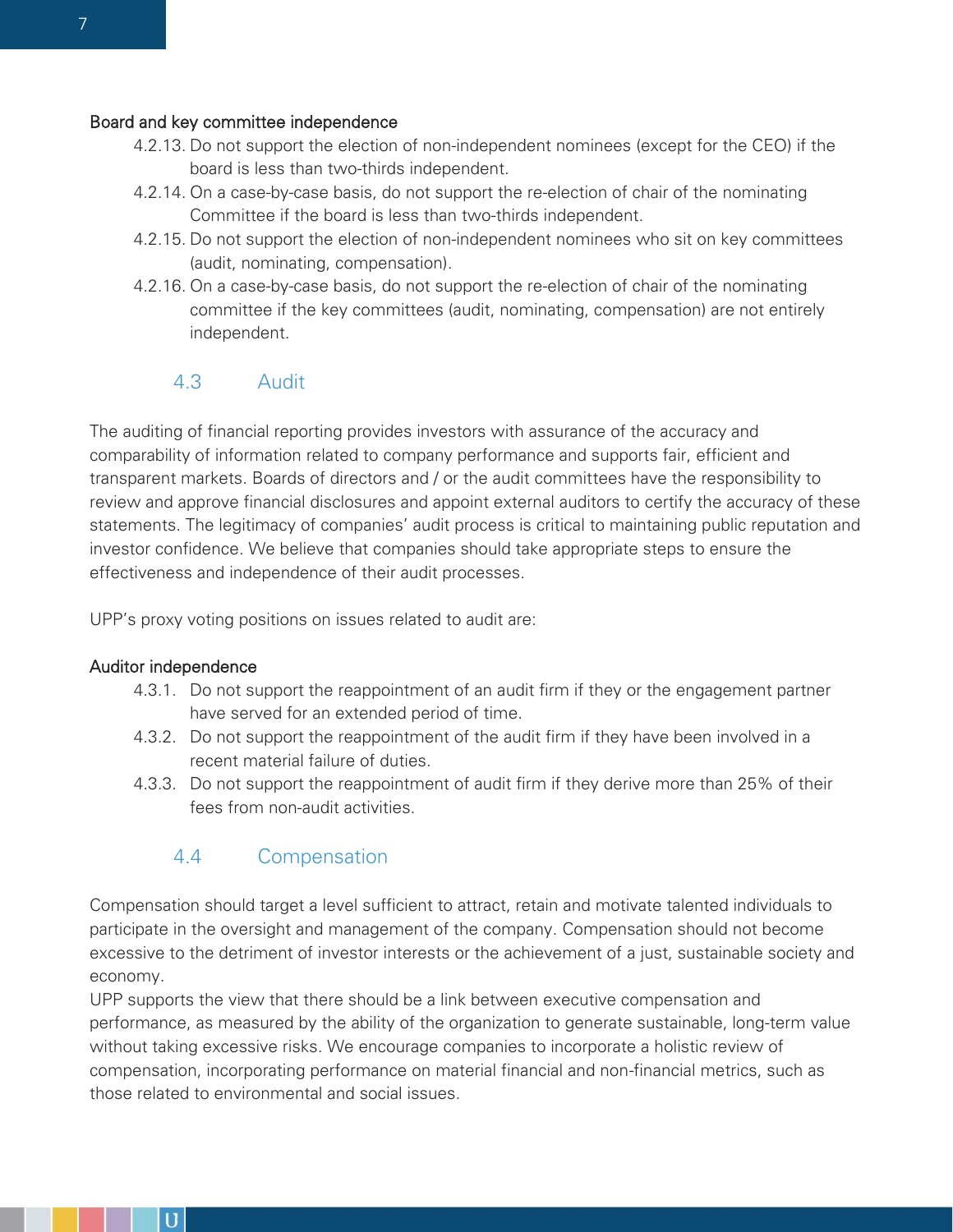UPP's proxy voting positions on issues related to compensation are:

#### Director compensation

- 4.4.1. Do not support the re-election of members of the committee responsible for director compensation (or, where no such committee has been identified, the board chair or full board) where director compensation practices pose a risk of compromising a nonemployee director's independence.
- 4.4.2. Support equity with long-term holding requirements as a portion of director compensation.
- 4.4.3. Do not support director compensation based on performance.
- 4.4.4. Do not support re-election of nominees who do not own shares one year after joining the board.
- 4.4.5. Do not support stock options, retirement benefits, severance payments, significant incentive payments, consulting fees, or perquisites for non-management directors.

#### Executive compensation

- 4.4.6. Do not support executive compensation that is not largely performance based.
- 4.4.7. Support minimum long-term share ownership requirements for named executives.
- 4.4.8. Do not support advisory votes on executive compensation packages if in the past year the company has awarded a severance package that exceeds 2.5 times salary plus longterm incentives.

#### 4.5 Mergers & Acquisitions and Reorganizations

We believe that shareholders should have a voice in decisions that impact the overall structure of companies and that these decisions should support long-term value creation. Proposals relating to the capital structure of companies should align with the interests of shareholders. Issuers' capital structure decisions should also demonstrate responsible corporate citizenship and due care for all relevant ESG considerations.

UPP's proxy voting positions on issues related to capital structure are:

#### Reincorporation

4.5.1. On a case-by-case basis, do not support proposals for reincorporation if corporate governance, legal, tax, environmental or social concerns outweigh the potential benefits.

#### Mergers & Acquisitions

4.5.2. On a case-by-case basis, support merger proposals that are likely to enable long-term value creation and adequately address corporate governance, legal, tax, environmental and social factors.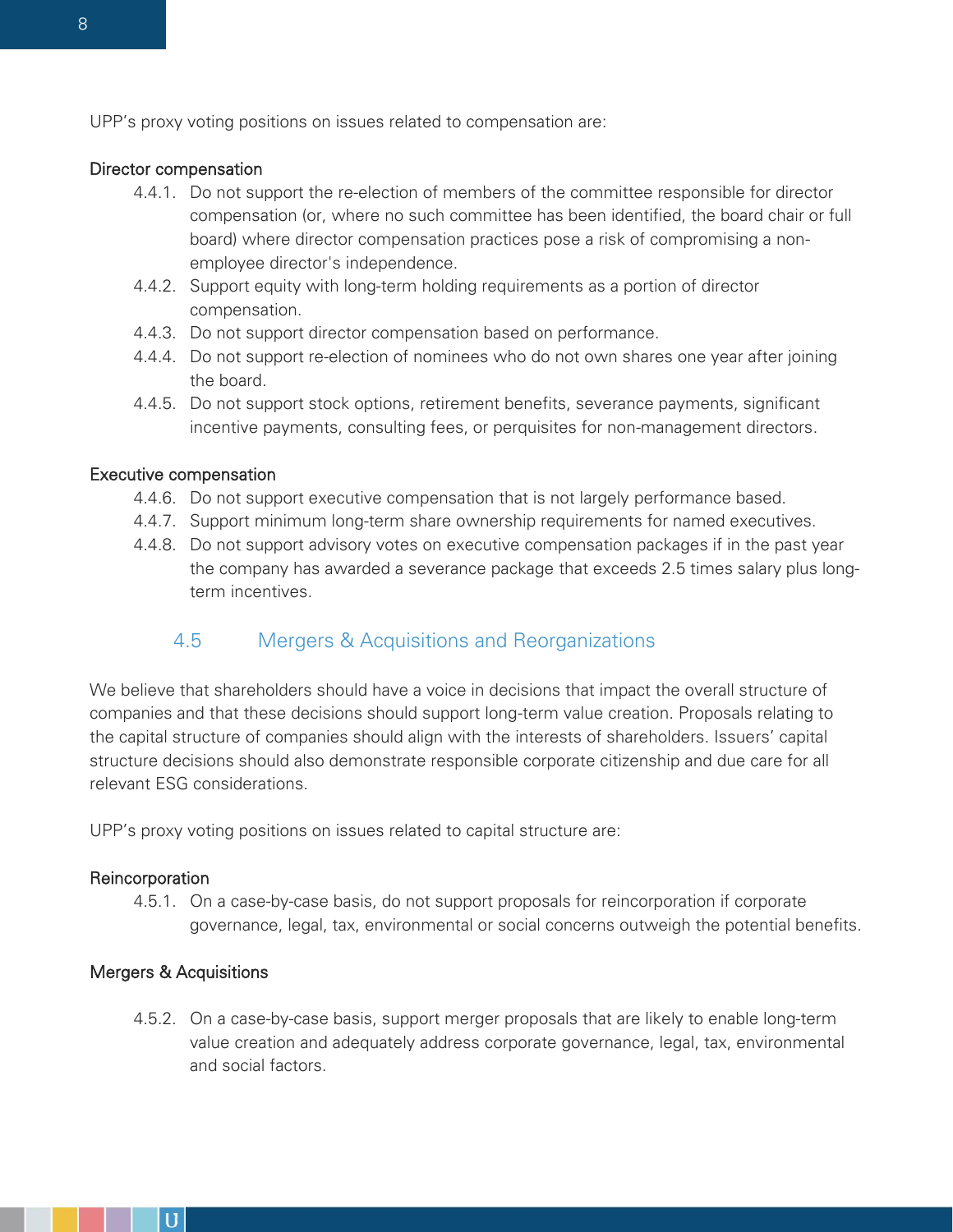### 4.6 Shareholder Proposals and Environmental and Social Issues

Shareholder proposals are an important component of shareholder democracy and often bring forward new ideas and perspectives for boards to consider. We generally support environmental and social proposals informed by materiality and aligned with the generation of sustainable, long-term value. This includes proposals that support the effective management and disclosure of material ESG issues through the application of relevant policies, practices and performance, including those that address climate-related risks and opportunities, proposals requesting companies to align with appropriate international standards and other proposals aligned with the principles defined in this document. We generally do not support proposals that are overly prescriptive, costly or that are asking for substantially similar disclosure or measures that a company has already implemented.

UPP's proxy voting positions on issues related to shareholder proposals and ESG issues are:

#### Sustainability and climate disclosures

- 4.6.1. Support proposals requiring disclosure of material ESG/climate risks and opportunities and the adoption of the Task Force on Climate-Related Financial Disclosures (TCFD) and SASB-aligned frameworks.
- 4.6.2. Do not support the election of the chair of the committee responsible for overseeing disclosures if the company does not report on its climate-related governance and risks and opportunities and does not have a plan to do so in a reasonable timeframe.

#### Climate change

4.6.3. Support proposals calling for initiatives and/or targets aligned with the goals of the Paris Agreement, including trying to hold the increase in the global average temperature to well below 2°C above pre-industrial levels and pursuing efforts to limit the temperature increase to 1.5°C above pre-industrial levels.

#### Executive compensation

- 4.6.4. Support on a case-by-case basis proposals calling for an analysis of pay disparity.
- 4.6.5. Support proposals asking for a fairness report or ratio.

#### Human Rights

4.6.6. Support proposals requiring the adoption of human rights standards (e.g., Organization for Economic Cooperation and Development (OECD) Guidelines for MNEs, UN Guiding Principles on Business and Human Rights and standards developed by the International Labour Organization (ILO)).

#### Employee Equity, Diversity and Inclusion (EDI)

4.6.7. Support proposals requiring EDI policies and disclosures, including information on pay equity based on gender, race or ethnicity.

9

D